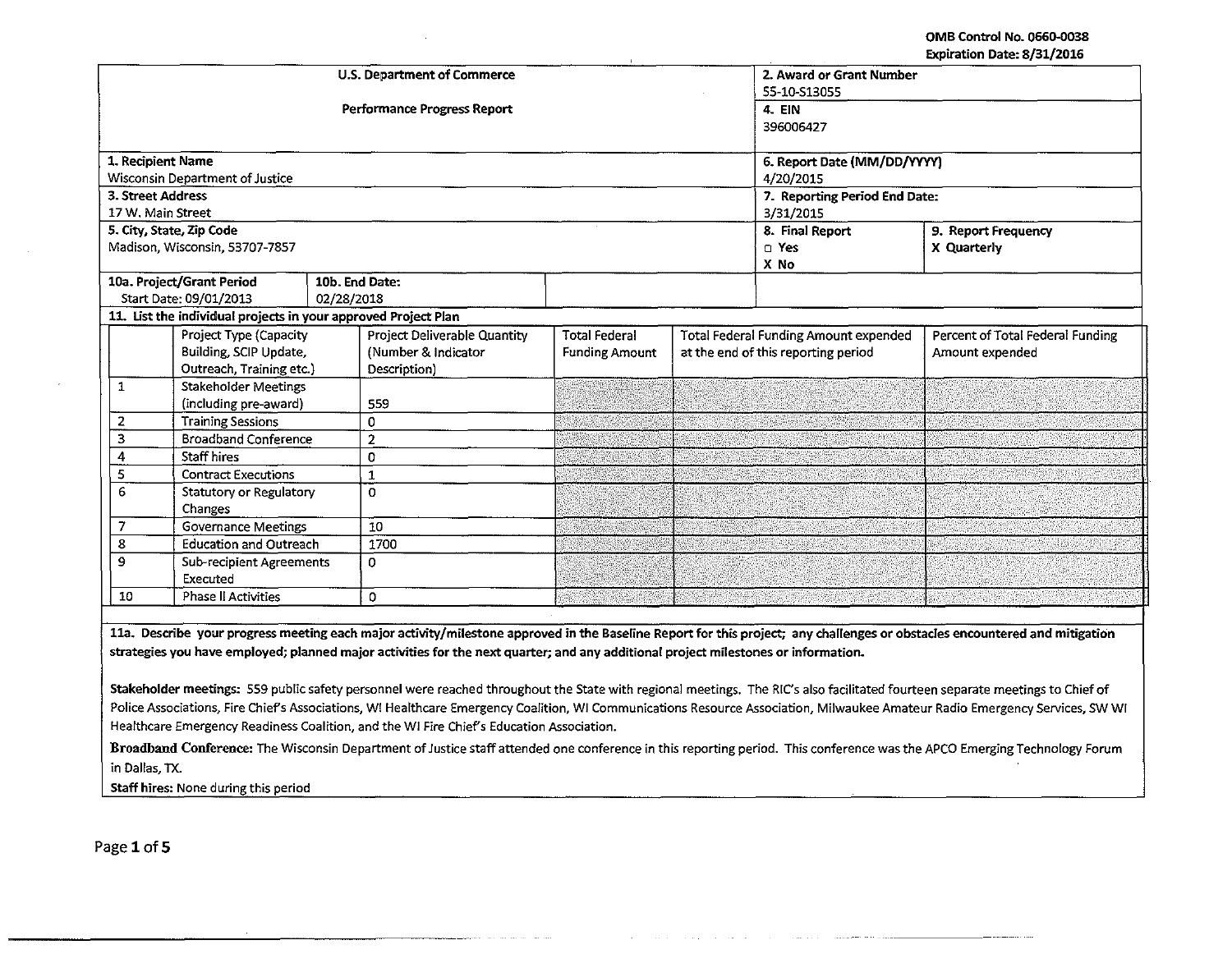Governance Meetings: During this reporting period, ten governance meetings were held throughout the State which are also used for education and outreach on the Nationwide Public Safety Broadband Network. They were the West Central Region SCIP Implementation Council Meeting, Northeast SCIP Implementation Council Meeting, East Central Regional SCIP Implementation Council. South East Region SCIP Implementation Council, North West Region SCIP Implementation Council, two South West Regional SCIP Implementation Council meetings, and three lnteroperability Council meeting.

## Other Activities:

DOJ staff and the RICs participated in three conferences in which we had booths for the purpose of outreach and education. They were the WEMSA Association Conference, WI Chiefs of Police Association Conference, and the Wisconsin Association of Hazardous Materials Responders Association Conference.

Additional activities included:

- 3 Monthly FEMA Region V States PSBN Conference Call
- 3 Regional SCIP Coordinator Teleconference
- FirstNet Quarterly Webinar for SPOCs
- Issues, Opportunities, and Challenges for Critical Infrastructure Entities with FirstNet
- 2 FirstNet Region V- Monthly Check in with SPOCS/SWICS
- FirstNet Region V Conference Call
- Regional Interoperability Coordinator in person meeting
- FirstNet SPOC Data Collection Preview Webinar
- WI/SLIGP Quarterly call
- 2015 NCSWIC Committees Overview and Recruitment Webinar
- FirstNetTribal Outreach Discussion
- FirstNet/NTIA Webinar on Data Collection & SLIGP Phase 2
- FirstNet Region V Confab in person meeting; Chicago, lL

11b. If the project team anticipates requesting any changes to the approved Baseline Report in the next quarter, describe those below. Note that any substantive changes to the Baseline Report must be approved by the Department of Commerce before implementation.

We anticipate submitting a Grant Modification in the next quarter to begin Phase 2 activities. DOJ staff is evaluating Phase 2 activities and will be implementing a plan to start data collection activities in the next quarter. At this time a Baseline Expenditure Plan has not been established.

llc. Provide any other information that would be useful to NTIA as it assesses this project's progress.

Wisconsin has contracted with the University of Wisconsin-Extension to develop an outreach campaign that will reach all72 Wisconsin counties and will also engage Tribal agencies directly. We are also working with the UW and the Wisconsin Public Broadcasters to produce two Wisconsin centric informational videos about FirstNet. We are working diligently to have these completed prior to our June 18<sup>th</sup> State Consultation meeting with First Net.

**Collection**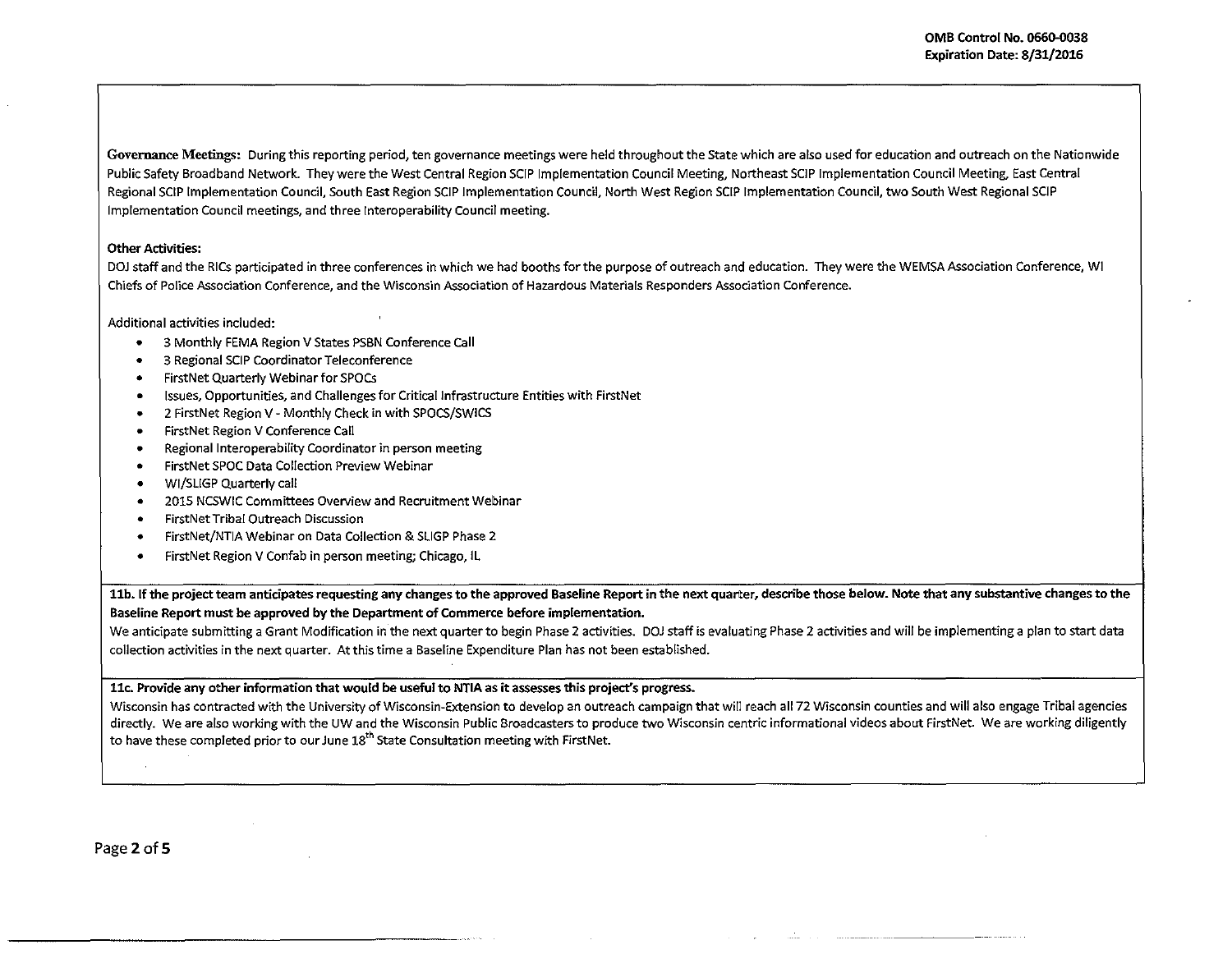## lld. Describe any success stories or best practices you have identified. Please be as specific as possible.

Wisconsin's outreach and marketing of FirstNet has really started to increase. Awareness and more interest have been coming in from many different public safety disciplines throughout this last quarter. The Regional Coordinators have also been very engaged with stakeholders and have identified many incidents and events where a dedicated public safety wireless network would have made a huge improvement for the first responders. We are documenting these incidents and are looking forward to presenting these to FirstNet at our State Consultation in June.

### 12. Personnel

12a. If the project is not fully staffed, describe how any lack of staffing may impact the project's time line and when the project will be fully staffed.

Wisconsin's SWIC position is currently vacant, but we expect this will be a short term vacancy that will not affect the State's efforts moving forward. Recruitment for the SWIC position is currently underway and we anticipate this position to be filled by next quarter.

#### 12b. Staffing Table

| Job Title                  | FTE % | <b>Project(s) Assigned</b>                                                                                                                            | Change |  |
|----------------------------|-------|-------------------------------------------------------------------------------------------------------------------------------------------------------|--------|--|
| Program and Policy Analyst | .50   | Provides administrative support relating to grant management, governance meetings,<br>outreach activities, and fulfill program reporting requirements |        |  |
| Justice Program Supervisor | .50   | Overall program oversight                                                                                                                             | Vacant |  |
| <b>Grants Specialist 1</b> | .15   | Provides financial balances, completes Financial Status Report (FSR)                                                                                  |        |  |
| <b>Grants Specialist 2</b> | .15   | Completes travel reimbursement and pays general costs                                                                                                 |        |  |
| <b>Financial Officer</b>   | .05   | Provides financial oversight for the federal award                                                                                                    |        |  |
| <b>LTE</b>                 | .25   | Provides program support for day to day work and meetings                                                                                             |        |  |

Add Row Remove Row

Page 3 of 5

-------------------·--·-~~--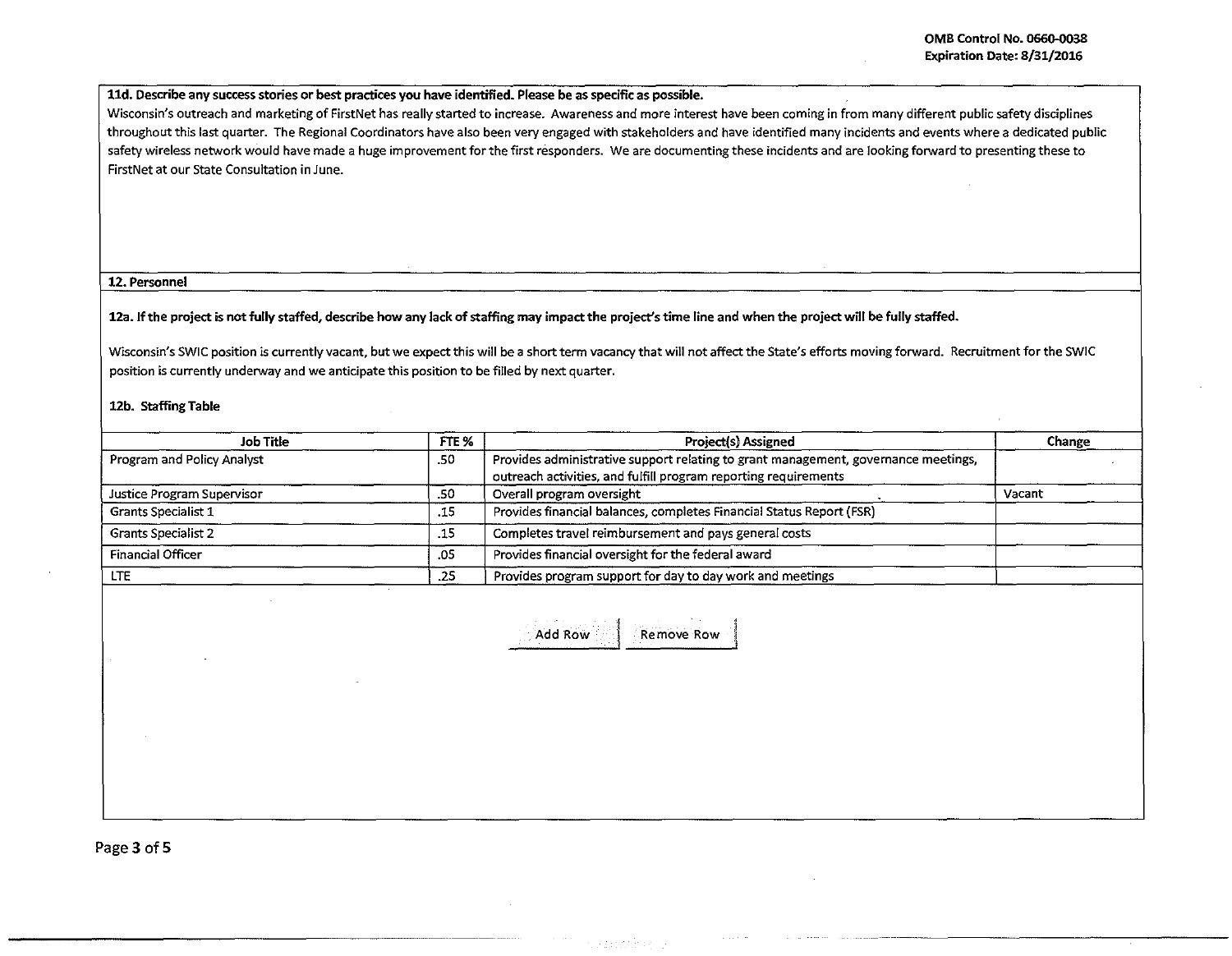.

# 13. Subcontracts (Vendors and/or Subrecipients)

The State of Wisconsin has 6 sub-grants reflected within the "Other" category in our budget. Our sub-grants are with the following entities: Dane County \$414,584, North Central WI Regional Planning Commission \$86,985, Calumet County \$172,585, Douglas County \$86,985, West Central WI Regional Planning \$86,985, and the City of Milwaukee \$172,585

| Name                    | Subcontract Purpose                                                                                                                                  | Type<br>(Vendor/Subrec.) | RFP/RFQ<br>Issued<br>(Y/N) | Contract<br>Executed<br>(Y/N) | Start<br>Date | End Date   | <b>Total Federal</b><br><b>Funds Allocated</b> | Total Matching<br><b>Funds Allocated</b> | Project and % Assigned |
|-------------------------|------------------------------------------------------------------------------------------------------------------------------------------------------|--------------------------|----------------------------|-------------------------------|---------------|------------|------------------------------------------------|------------------------------------------|------------------------|
| UW-Extension            | Develop training<br>videos and<br>promotional<br>materials. Facilitate<br>WI community<br>engagement outreach<br>via a regional or<br>county effort. | Vendor                   | N                          | Y                             | 3/16/15       | TBD.       | \$286,584                                      | \$0                                      | N/A                    |
| Unknown at<br>this time | <b>Facilitator for Public</b><br>Safety Wireless<br>Broadband<br>Workgroup (PSWBW)                                                                   | Unknown at this<br>time  | N                          | N                             | TBD           | TBD        | \$4,800                                        | S <sub>0</sub>                           | N/A                    |
| Unknown at<br>this time | Statewide website<br>hosting                                                                                                                         | Unknown at this<br>time  | N                          | N                             | <b>TBD</b>    | <b>TBD</b> | \$5000                                         | \$0                                      | N/A                    |
| Six sub-grants          | <b>Public Safety Wireless</b><br><b>Broadband Planning</b><br>Facilitation                                                                           | <b>Subrecipients</b>     | N                          | Y.                            | 9/1/13        | 7/30/16    | \$1,020,709                                    | \$0                                      | N/A                    |

Add Row **Remove Row** 

# 13b. Describe any challenges encountered with vendors and/or subrecipients.

Our Regional Coordinators are doing a very good job and have started to touch many different types of agency disciplines this quarter. General awareness of FirstNet has increased in our State, which can be felt by the increase of questions and inquiries for more information from different agencies.

The DOJ executed a Purchase Order with the University of Wisconsin- Extension to facilitate some of our outreach efforts and also to develop promotional materials. This was an internal proposal between WI State agencies.

Page 4 of 5